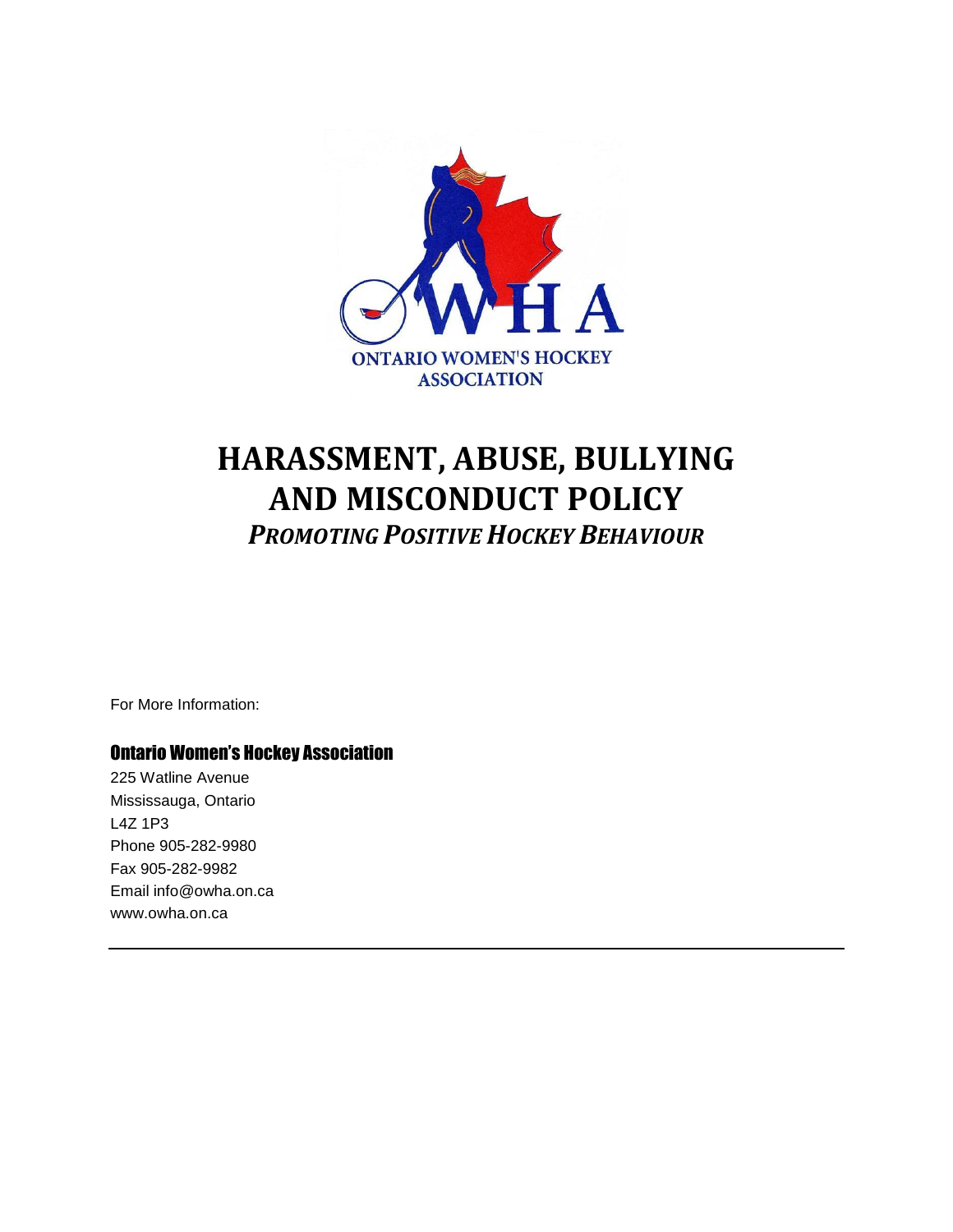# **TABLE OF CONTENTS**

| $\mathbf{1}$ . |  |
|----------------|--|
| 2.             |  |
| 3.             |  |
| $\mathbf{A}$   |  |
| 5.             |  |
| 6.             |  |
| 7 <sub>1</sub> |  |
| 8.             |  |
| 9.             |  |
| 10.            |  |
|                |  |
|                |  |
|                |  |
|                |  |
|                |  |
|                |  |
|                |  |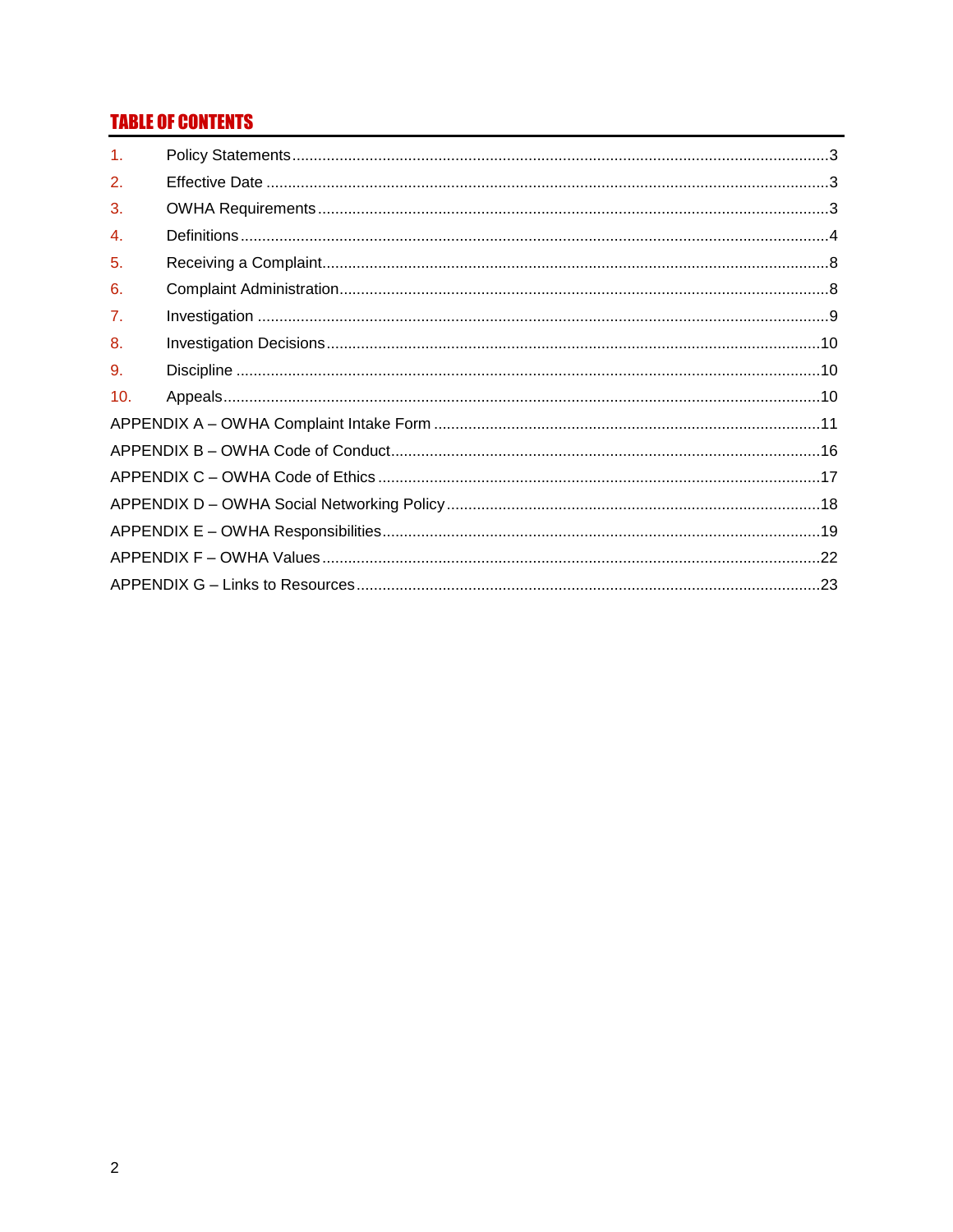# 1. POLICY STATEMENTS

- **1.1** The Ontario Women's Hockey Association (OWHA) is committed to provide an environment that is safe and respectful. The OWHA supports the right of all its members and staff to participate and work in an environment that prohibits discriminatory practices of all kinds and promotes equitable opportunities.
- **1.2** It is the policy of the OWHA that there be no harassment, abuse, bullying or misconduct of any participant in any of its programs.
- **1.3** The OWHA expects every athlete, coach, assistant coach, trainer, manager, official, parent, guardian, family member, director, officer, volunteer, employee and chaperone within the OWHA to take reasonable steps to safeguard the participants against harassment, abuse, bullying or misconduct.
- **1.4** The OWHA will make all reasonable efforts to promote awareness of the problems of harassment, abuse, bullying and misconduct among all its members.

## 2. EFFECTIVE DATE

- **2.1** June 27 1998
- **2.2** Revised July 2014
- **2.3** Revised June 2016
- **2.4** Revised July 2017

### 3. OWHA REQUIREMENTS

**3.1** OWHA Member Teams, Associations, Programmes, Leagues and individuals are responsible for creating awareness and understanding of this policy and for following this policy.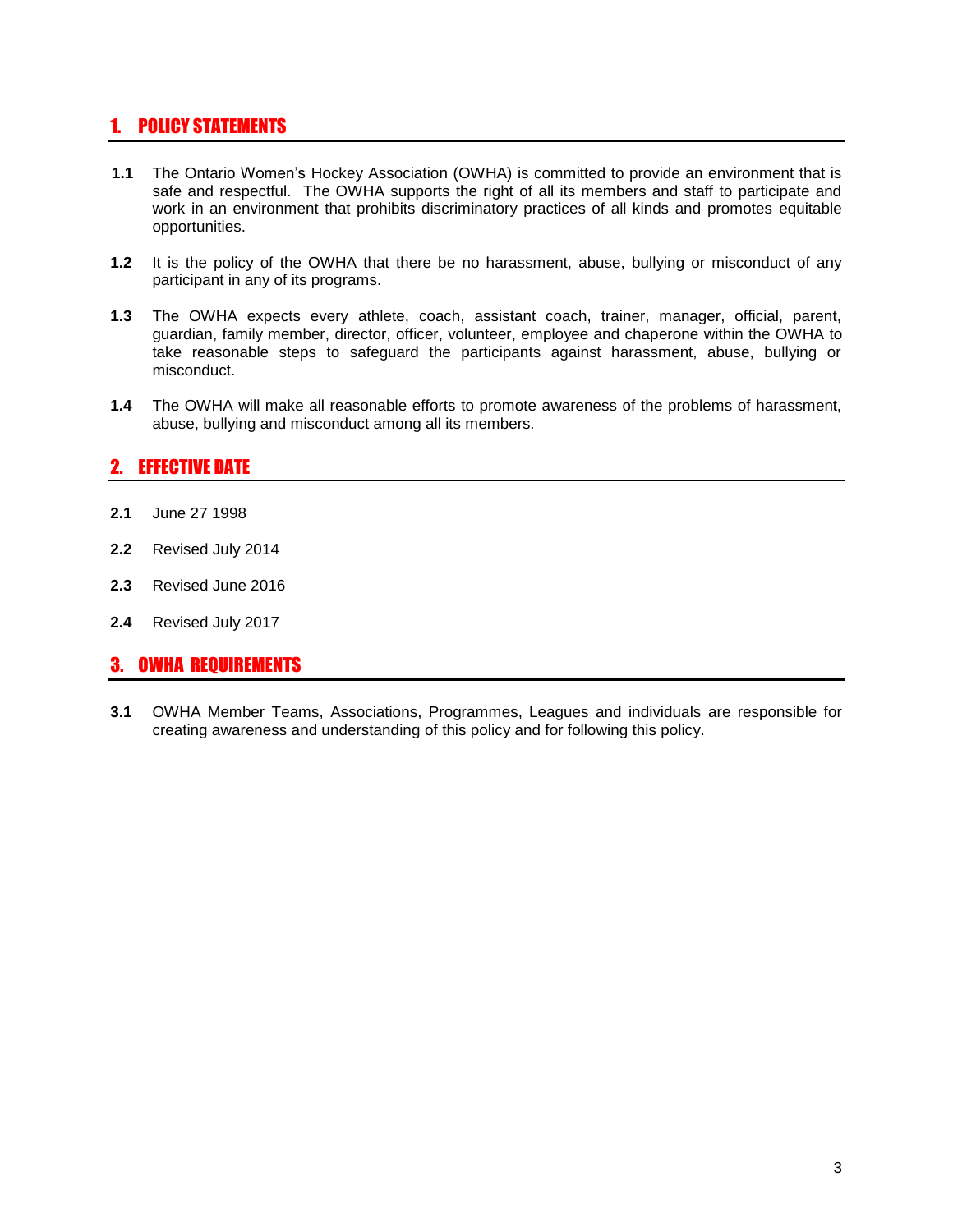# 4. DEFINITIONS

#### **4.1 Legislation**

[1] Child Protection Legislation – Ontario Child and Family Services Act (CFSA)

**<http://www.canlii.org/en/on/laws/stat/rso-1990-c-c11/latest/rso-1990-c-c11.html>**

**[http://www.children.gov.on.ca/htdocs/English/topics/childrensaid/reportingabuse/index.as](http://www.children.gov.on.ca/htdocs/English/topics/childrensaid/reportingabuse/index.aspx) [px](http://www.children.gov.on.ca/htdocs/English/topics/childrensaid/reportingabuse/index.aspx)**

[2] Human Rights Legislation – the Canadian Human Rights Act or the Ontario Human Rights Code

**<http://laws-lois.justice.gc.ca/eng/acts/h-6/>**

**<http://www.ohrc.on.ca/en/ontario-human-rights-code>**

#### **4.2 Child**

In the Province of Ontario Child means a person between the age of 0 and 18 years.

#### **4.3 Adult**

Adult means a person who has reached the age of maturity. In the Province of Ontario this age is 18 years.

#### **4.4 Bullying**

Bullying describes behaviours that are similar to harassment, but occur between children that are not addressed under human rights laws. Bullying can be broken down into six categories:

#### **4.4.1 Physical Bullying:**

Hitting, shaking, shoving, kicking, spitting on, grabbing, beating others up, damaging or stealing another person's property; used most often by boys.

#### **4.4.2 Verbal Bullying:**

Name calling, hurtful teasing, humiliating or threatening someone, degrading behaviors; may happen over the phone, through text messaging or chat rooms, through social media sites, in notes or in person.

#### **4.4.3 Relational Bullying:**

Trying to cut off victims from social connection by convincing peers to exclude or reject a certain person, spreading rumours or giving the "silent treatment; used most often by girls. This may happen in person, over the phone, through the computer.

#### **4.4.4 Discriminatory Bullying:**

Discriminatory bullying targets people because of their sexual orientation, ethnicity, gender identity, skin colour, religion, weight, appearance, disability, nationality or other things that are perceived to make them "different".

#### **4.4.5 Reactive Bullying:**

Engaging in bullying as well as provoking bullies to attack by taunting them

#### **4.4.6 Cyber Bullying:**

Involves the use of information and communication technologies such as email, cell phones and text messaging, camera phones, instant messaging, social networking sites such as Facebook, Twitter, Instagram, Tumblr, Flickr, Myspace etc., defamatory personal websites (such as Network 54), or other forms of electronic information transfer to support deliberate, repeated and hostile behaviour by an individual or group that is intended to harm others, threaten, harass, embarrass, socially exclude or damage reputations and friendships.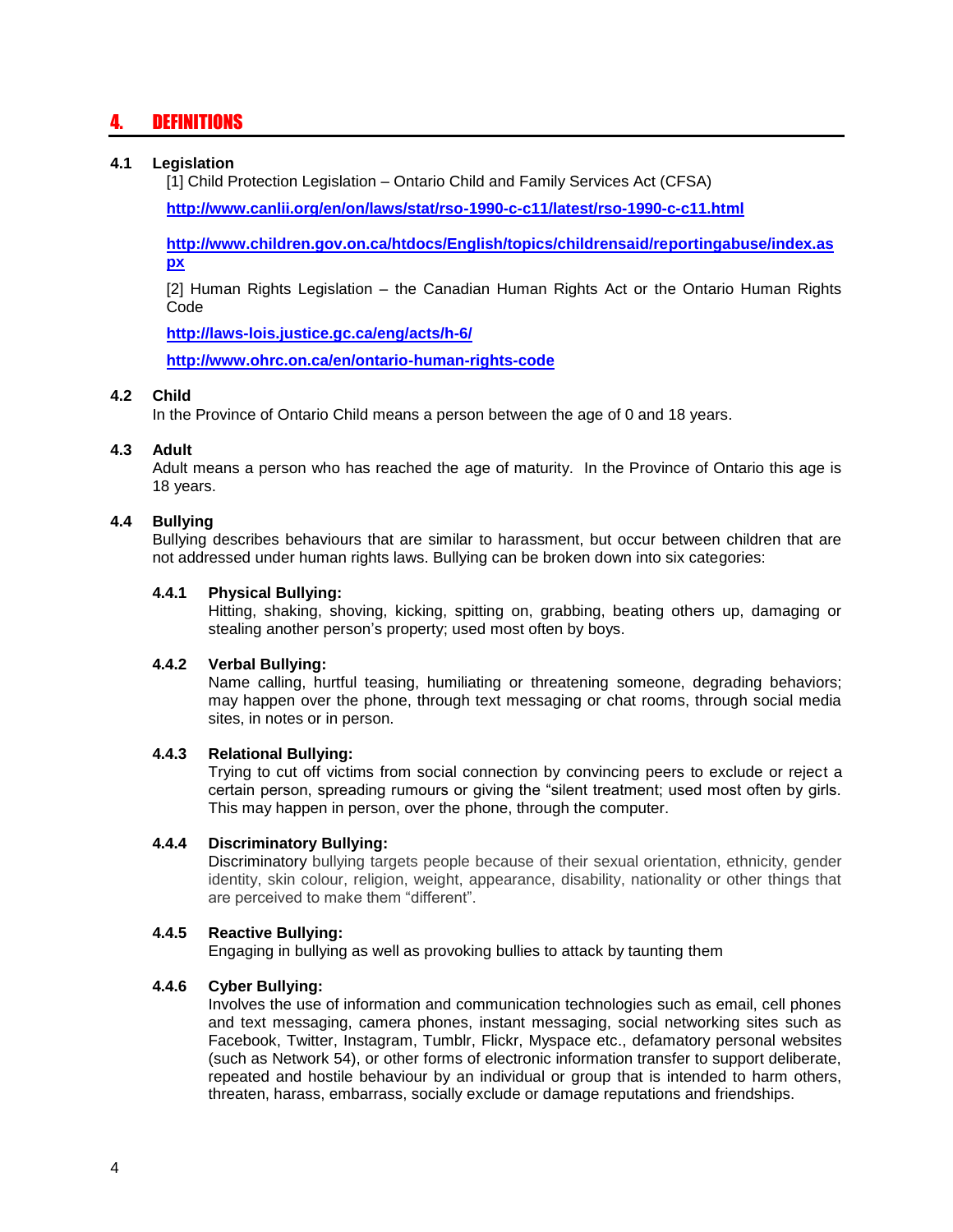Bullying is not…

- Conflict between friends
- An argument between people of equal power
- Accidental
- Normal relational development challenges
- A "one-time" event (usually)
- Friendly teasing that all parties are enjoying
- Something people grow out of

#### Bullying is…

- Hurting behaviours based on oppression and "meanness"
- Based on power differentials
- Intentionally harmful
- Intense and long in duration
- Repeated over time (generally)
- Oppressive isolates victims
- Caused by many factors and behavioural challenges

#### **4.5 Harassment**

Harassment is defined as conduct, gestures or comments which are insulting, intimidating, humiliating, hurtful, malicious, degrading or otherwise offensive to an individual or group of individuals which create a hostile or intimidating environment for work or sports activities, or which negatively affect performance or work conditions. Any of the different forms of harassment must be based on a prohibited ground of discrimination in the Ontario Human Rights Legislation, including race, ethnicity, colour, religion, age, sex, marital status, family status, disability, pardoned conviction and sexual orientation.

Types of behaviour which constitute harassment include, but are not limited to:

- Unwelcomed jokes, innuendo or teasing about a person's looks, body, attire, age, race, religion, nationality, sex or sexual orientation.
- Condescending, patronizing, threatening or punishing actions, **based on a ground of discrimination**, which undermine self-esteem or diminish performance.
- Practical jokes **based on a ground of discrimination,** which causes awkwardness or embarrassment, endanger a person's safety or negatively affects performance.
- Unwanted or unnecessary physical contact including touching, patting or pinching (in the case of minors, this is defined as abuse under the Child and Family Services Act).
- Unwelcome flirtation, sexual advances, requests or invitations (if minor involved, covered under Child Protection Legislation).
- Behaviours such as those described above which are not directed towards individuals or groups but which have the effect of creating a negative or hostile environment.

#### **What is criminal harassment?**

Criminal harassment—often known as stalking—involves following another person; monitoring them or someone close to them, or their home; contacting them repeatedly against their wishes or threatening them. For a charge of criminal harassment to be laid, the victim must have reason to fear for his/her safety (or the safety of someone else) and the perpetrator must know - or could reasonably be expected to know—that the victim is fearful (Family Violence in Canada, A Statistical Profile, 2001).

Criminal charges may also be laid in harassment cases if a person has been physically or sexually assaulted.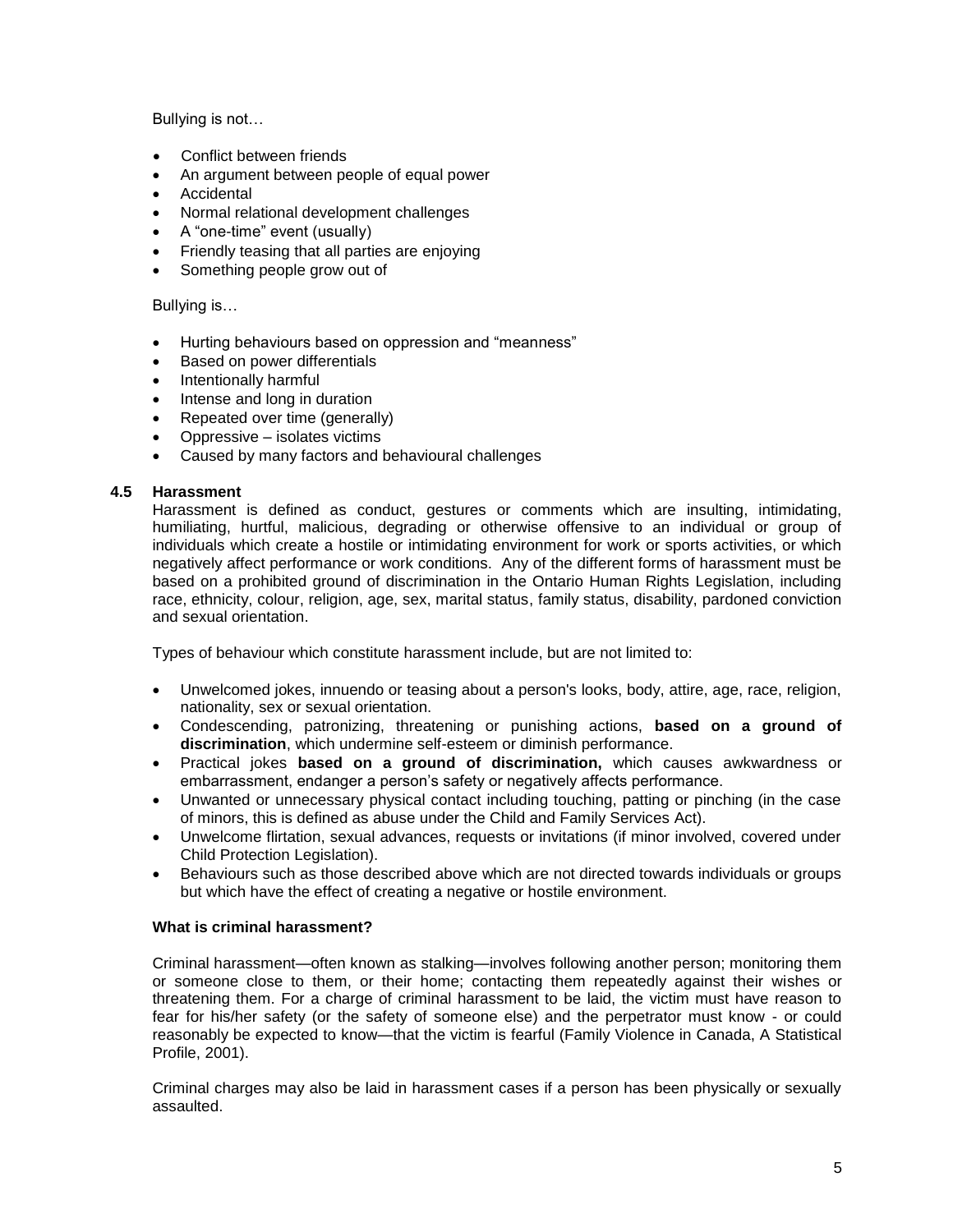#### **4.6 Abuse**

Child abuse is any form of physical, emotional and/or sexual mistreatment or lack of care, which causes physical injury or emotional damage to a child. A common characteristic of all forms of abuse against children and youth is an abuse of power or authority and/or breach of trust.

#### **4.6.1 Emotional Abuse**

Emotional abuse is a chronic attack on a child's self-esteem; it is psychologically destructive behaviour by a person in a position of power, authority or trust. It can take the form of name-calling, threatening, ridiculing, berating, intimidating, isolating, hazing or ignoring the child's needs but it is not simply benching a player for disciplinary reasons, cutting a player from a team after tryouts, refusing to transfer a player, limiting ice time and yelling instructions from the bench.

#### **4.6.2 Physical Abuse**

Physical abuse is when a person in a position of power or trust purposefully injures or threatens to injure a child. This may take the form of slapping, hitting, shaking, kicking, pulling hair or ears, throwing, shoving, grabbing, hazing or excessive exercise as a form of punishment.

#### **4.6.3 Neglect**

A general definition of neglect is the chronic inattention to the basic necessities of life such as clothing, shelter, nutritious diets, education, good hygiene, supervision, medical and dental care, adequate rest, safe environment, moral guidance and discipline, exercise and fresh air.

#### **Some examples of neglect occurring in a sport environment are:**

- *Inadequate Shelter/Unsafe Environments:* Failure to maintain equipment or facility; forcing athletes to participate without proper protective equipment.
- *Inadequate Clothing:* Preventing athletes from dressing adequately for weather conditions or making them stay in wet clothes as punishment following a game.
- *Inadequate Supervision:* Leaving young athletes unsupervised in a facility or on a team trip (OWHA Policy on Dressing Room Supervision).
- *Lack of Medical/Dental Care:* Ignoring or minimizing injuries; ignoring medical advice; not seeking medical or dental attention when warranted.
- *Inadequate Education:* Encouraging athletes to not do homework, to not attend school, or to drop out.
- *Inadequate Rest:* Overdoing or increasing workouts as punishment; prohibiting adequate sleeping or resting time.
- *Inadequate Moral Guidance & Discipline:* Not providing adequate supervision during team functions; hiring strippers or prostitutes; offering pornography to young athletes.

#### **4.6.4 Sexual Abuse**

Sexual abuse is when a child is used by a child with more power or an adult for his or her own sexual stimulation or gratification. There are two categories of sexual abuse: contact and non-contact.

#### **4.6.4.1 Contact**

- Touch and fondled in sexual areas
- Forced to touch another person's sexual areas
- Kissed or held in a sexual manner
- Forced to perform oral sex
- Vaginal or anal intercourse
- Vaginal or anal penetration with object or finger
- Sexually oriented hazing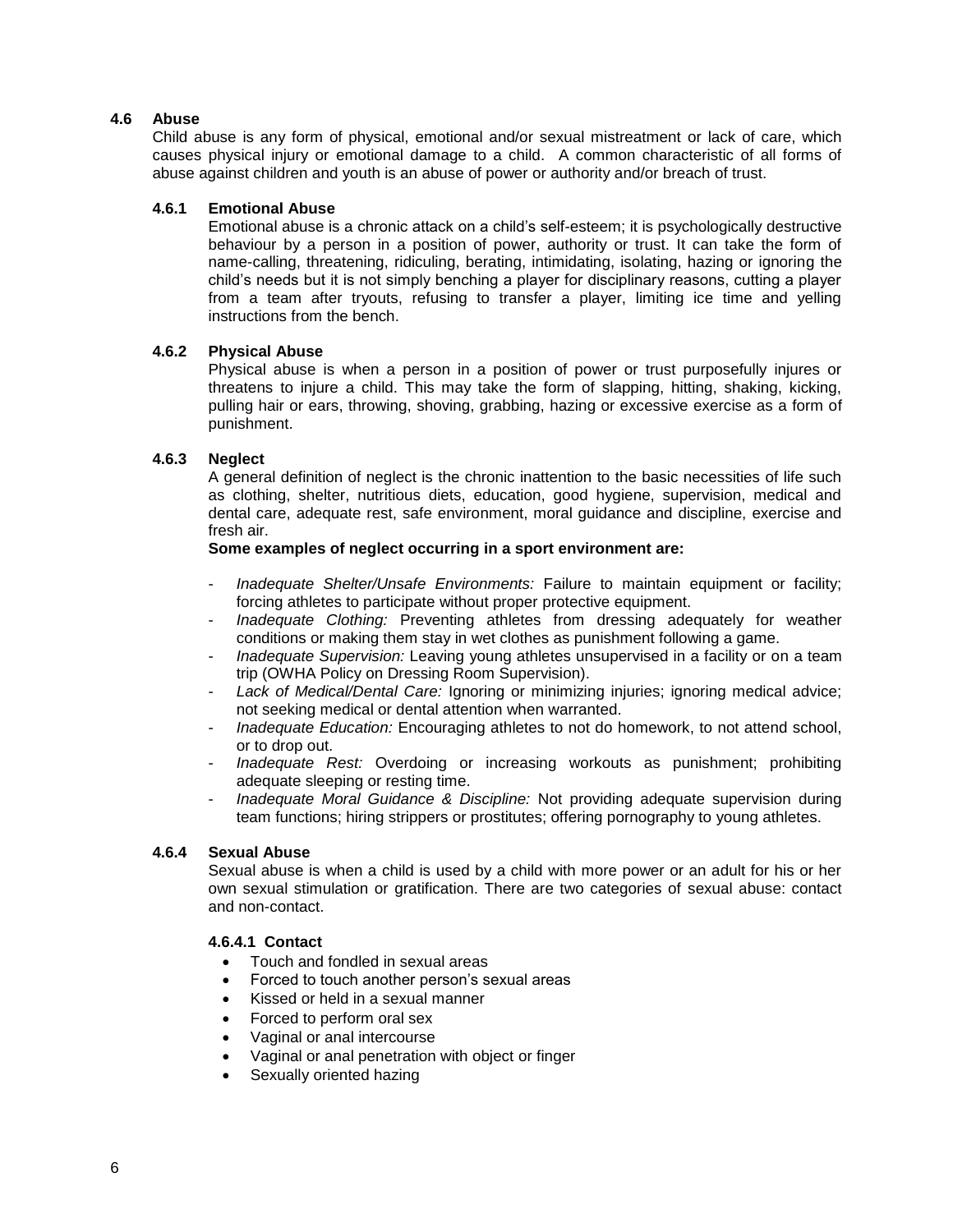#### **4.6.4.2 Non-Contact**

- Obscene calls/remarks on a computer, cell phone or in notes
- Voyeurism
- Shown pornography
- Forced to watch sexual acts
- Sexually intrusive questions or comments
- Indecent exposure
- Forced to pose for sexual photographs or videos
- Forced to self-masturbate
- Forced to watch others masturbate

#### **Duty to Report**

Abuse and neglect are community problems requiring urgent attention. The Ontario Women's Hockey Association (OWHA) is committed to help reduce and prevent the abuse and neglect of participants. The OWHA realizes that persons working closely with children and youth have a special awareness of abusive situations. Therefore these people have a particular reporting responsibility to ensure the safety of Canada's young, by knowing their provincial protection legislation and following through as required.

The Province of Ontario has mandatory reporting laws regarding the abuse and neglect of children and youth, which are contained in Section 72 of the Child and Family Services Act (CFSA). Consequently, it is the policy of the OWHA that any OWHA personnel (part-time and full-time staff, volunteer, participant, team official, on ice official) or OWHA partner (parent, guardian) who, has reasonable grounds to suspect that a participant is or may be suffering or may have suffered from emotional, physical abuse and neglect and/or sexual abuse shall immediately report the suspicion and the information on which it is based to the local child protection agency and/or the local police detachment. In Ontario a person is considered a child up to the age of eighteen.

Those involved with the OWHA in providing hockey opportunities for participants understand and agree that abuse or neglect, as defined above, may be the subject of a criminal investigation and/or disciplinary procedures. Failure to report an offence and thereby, failure to provide safety for participants may render the adult who keeps silent legally liable for conviction under the CFSA.

#### **4.7 Hazing**

Hazing is an initiation practice that may humiliate, demean, degrade or disgrace a person regardless of location or consent of the participant(s).

#### **4.8 Misconduct**

Misconduct refers to the behaviour or a pattern of behaviour that is found, by a formal (for example an independent investigation) or informal process (i.e. for example an internal fact finding), to be contrary to the OWHA Code of Conduct and that is not harassment, abuse or bullying.

#### **4.9 Complaint**

Any allegation, verbal or written, that involves bullying, harassment, abuse or misconduct within the jurisdiction of the OWHA.

#### **4.10 OWHA Personnel**

OWHA personnel include OWHA office employees, and committee chairs and members, Directors and Officers and any other personnel that may be identified by the OWHA President or Chairperson.

#### **4.11 Billet**

Any individual who applies or is requested to host a traveling player or players for an OWHA sanctioned hockey activity, on his or her premises during periods when the player(s) will otherwise be unsupervised and outside of the care of parent(s), guardian(s), coach or other designated adult.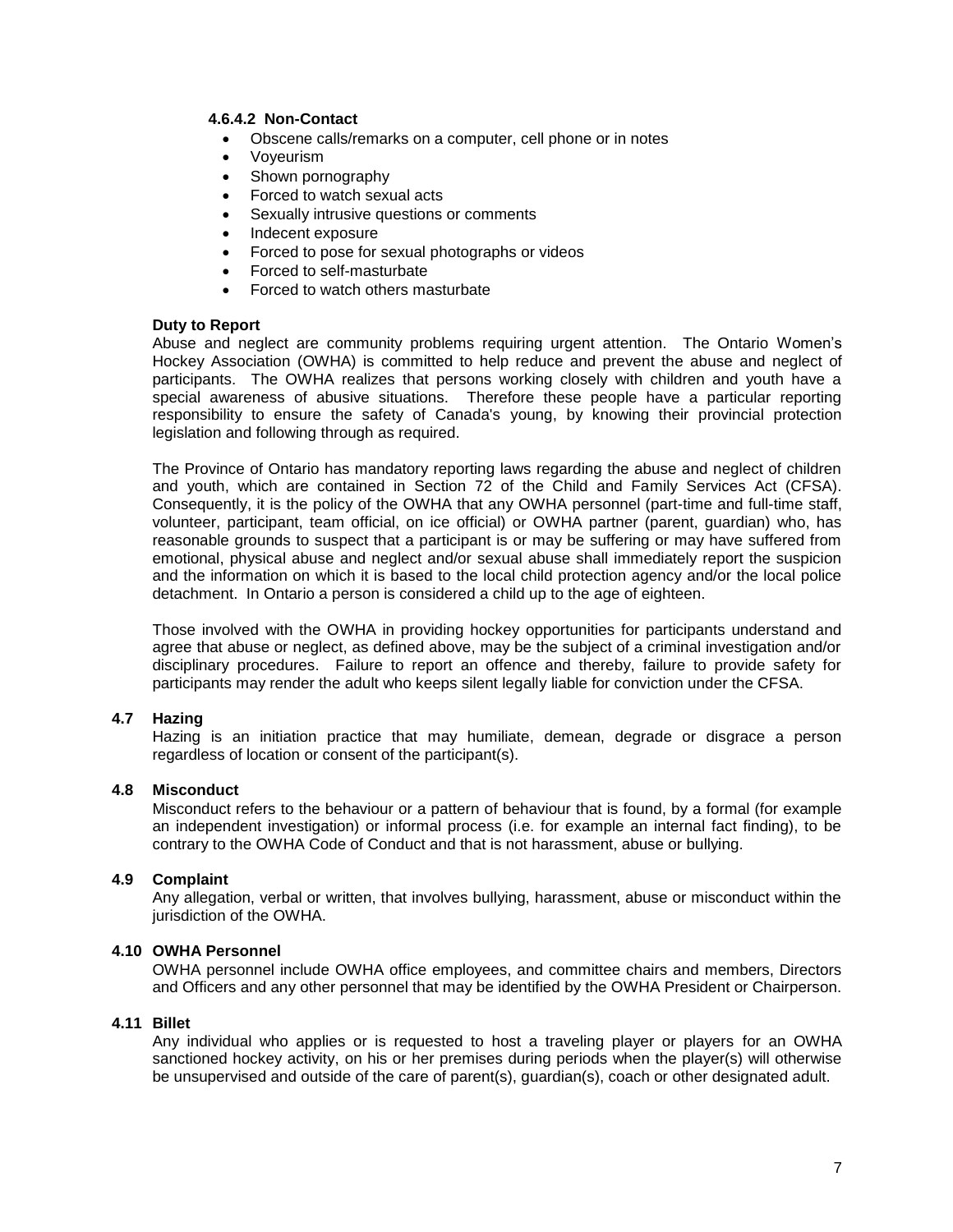# 5. RECEIVING A COMPLAINT

**5.1** Complaints must be submitted in writing and on the OWHA Complaint Intake Form (Appendix A).

#### **5.2 OWHA Responsibility:**

- **5.2.1** If a Complaint is directed to the attention of the OWHA, all relevant information will be forwarded to the appropriate team/association/individual(s) for follow up and/or investigation.
- **5.2.2** If a Complaint concerns an OWHA Officer, Director, representatives while acting in the capacity of their OWHA position or OWHA Staff, the complaint will be handled by the OWHA, OHF or Hockey Canada when deemed appropriate.
- **5.2.3** Upon notification of a Complaint the OWHA will report the situation and all relevant information to the Hockey Canada Insurance Department in accordance with Hockey Canada guidelines.
- **5.2.4** If a Complaint is addressed to the OWHA but relates to an action within an OWHA Member Team/Association, the OWHA President will request the relevant OWHA Member Team/Association to conduct an investigation within an agreed time frame. The Complaint will be referred to that Member Team/Association to be dealt with in accordance with this and that Member Team/Association's policies.

#### **5.3 OWHA Member Responsibility:**

- **5.3.1** OWHA Member Teams and/or Associations shall designate one person or committee to accept complaints originating from participants within their team/association. This person or committee will be identified on the OWHA Registration database at the beginning of each season.
- **5.3.2** Upon receipt of a Complaint the OWHA Member Team/Association will complete an OWHA Complaint Intake Form and submit it to the OWHA President or staff designate.
- **5.3.3** OWHA Member Teams/Associations will provide an annual report to the OWHA pertaining to complaints that meet the merits of the Speak Out/Respect in Sport Activity Leader Program on or before June 1 each year that will include: (a) The number of complaints of harassment, abuse, bullying and misconduct received, (b) the number of complaints of harassment, abuse, bullying and misconduct found to be with merit and those without merit, and (c) the number of Speak Out training sessions held, number of certified participants and the number of Respect In Sport Activity Leader certified participants for the season.

## 6. COMPLAINT ADMINISTRATION

- **6.1** Complaints of abuse, harassment, bullying or misconduct may be handled informally where possible, or formally, but within a reasonable time frame.
- **6.2** The OWHA and any members thereof are not required to deal with all complaints. The OWHA or member thereof may decide not to deal with the complaint if it is of the opinion that it:
	- **6.2.1** could be more appropriately dealt with under another policy, rule or regulation;
	- **6.2.2** is frivolous, vexatious or made in bad faith;
	- **6.2.3** is not within the governing body's jurisdiction; or,
	- **6.2.4** is based on occurrences that are more than six months old.
- **6.3** The OWHA or any member thereof will not deal with any complaint of abuse as defined in the Child Protection Legislation. Any investigation of a complaint of this nature will be left to the police or appropriate child protective agency.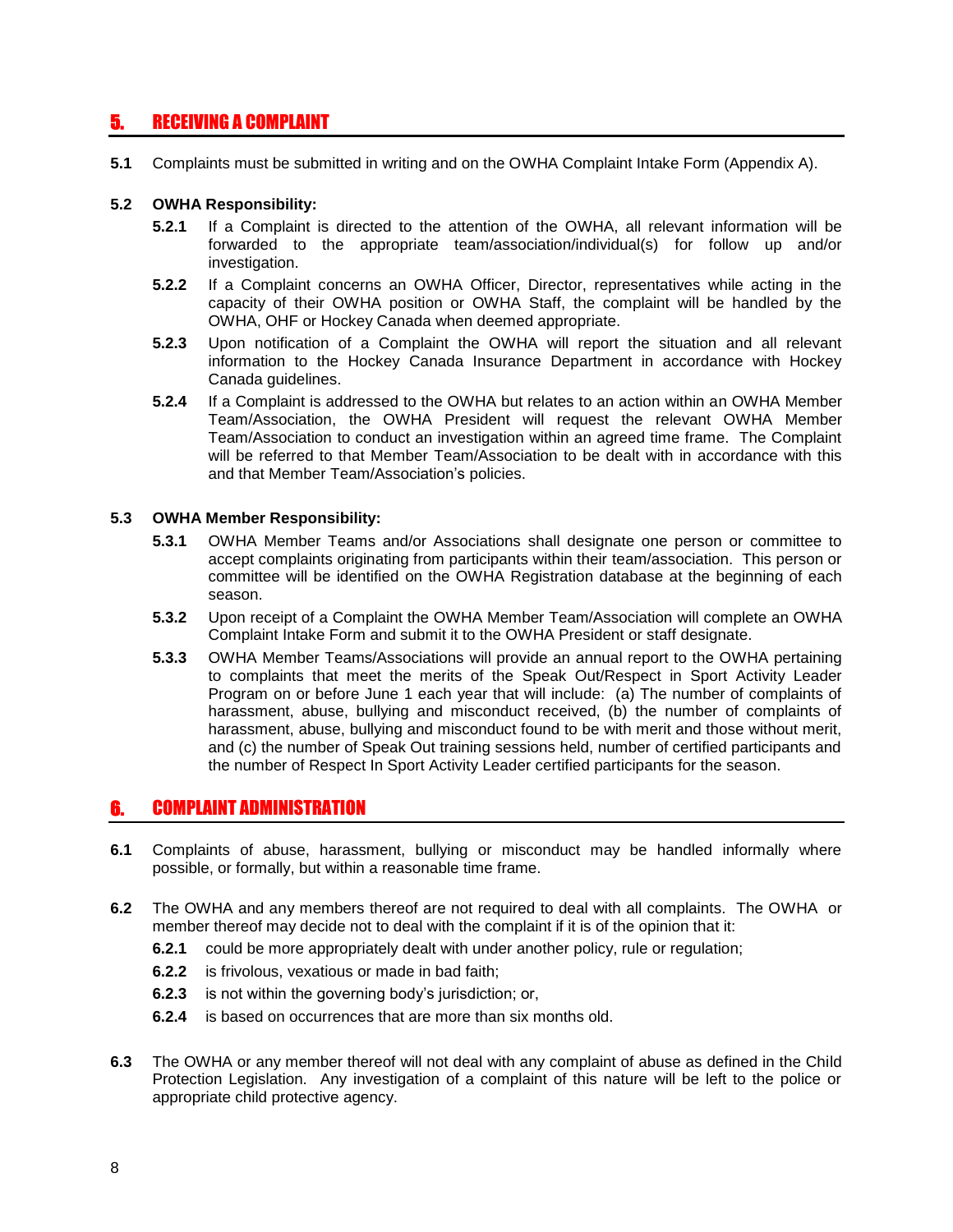- **6.3.1** During an investigation by the police or appropriate child protective agency the individual under investigation would be removed from participation.
- **6.3.2** If a complaint of abuse of a child participant results in a conviction, the OWHA and/or member thereof may discipline the individual convicted.
- **6.3.3** If a complaint of abuse of a child participant does not result in a conviction, the OWHA and/or member thereof may nevertheless discipline the individual subject to the complaint having merit.
- **6.3.4** Consideration of time served during the investigation will be taken into account in any further discipline applied.
- **6.4** Complaints of abuse, harassment, bullying or misconduct will not qualify a player for an automatic release. This is to ensure the safety of all players on the team, not just the one initiating the complaint. If a complaint is substantiated, the primary option is to address the behaviour of the offending party which may include disciplinary action up to and including suspension or removal.

### 7. INVESTIGATION:

- **7.1** In order to remain impartial for the purpose of hearing appeals, the OWHA will not engage in investigations except: (a) where it is inappropriate for the OWHA member to do so, or (b) if the initial investigation was conducted incorrectly as determined by the OWHA Chairperson and/or President or (c) if the complaint involves members from more than one OWHA member Association.
- **7.2** All investigations of harassment, bullying or misconduct will be conducted in accordance with the OWHA Privacy Policy. Disclosure of any part of the final report will be provided at the discretion of the OWHA President or designate and where third party confidentiality is required the report may not be provided. Upon the final determination a summary report may be available to the relevant parties who may include, but are not limited to, the person(s) who initiated the complaint, the person(s) against whom the complaint was made, any person(s) against whom any adverse finding is made.
- **7.3** When the OWHA is conducting an investigation, the report resulting therefrom, will be received by the OWHA Discipline Review Board for review and determination.
- **7.4** Any decision for the OWHA to contact the police on the basis of the Investigation Report will be made by the OWHA President.

#### **7.5 OWHA Member Responsibility:**

- **7.5.1** OWHA Member Teams/Associations are required to oversee all investigations within their jurisdiction.
- **7.5.2** Once directed to do so, an OWHA Member Team/Association may not cede its responsibility to:

**7.5.2.1.** complete the investigation and;

- **7.5.2.2.** render a decision within the specified timeframe.
- **7.5.3** The failure of an OWHA Member Team/Association to complete an appropriate fact finding investigation and render a decision, once directed, may result in disciplinary action at the discretion of the OWHA Discipline Review Board, President or her/his designate.
- **7.5.4** OWHA Member Teams/Associations are encouraged to employ the services of a professional investigation firm or suitably qualified individual (i.e. a retired police officer).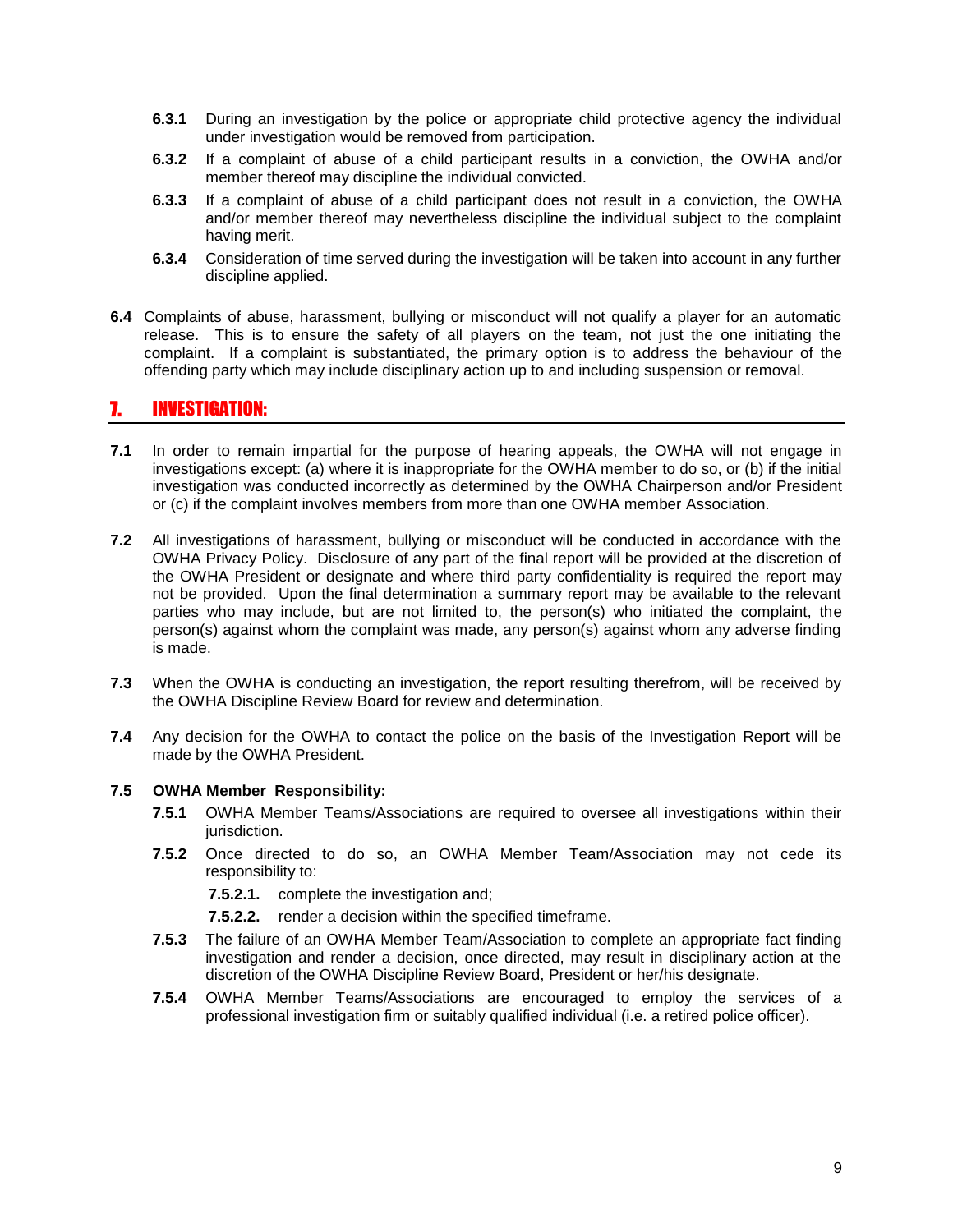## 8. INVESTIGATION DECISIONS

- **8.1** The following decisions resulting from any investigation may be made:
	- **8.1.1** the complaint is with merit:
	- **8.1.2** the complaint is without merit;
	- **8.1.3** there is insufficient information to enable a conclusive decision to be made; or
	- **8.1.4** the complaint is outside of the jurisdiction of the investigating body.

## **DISCIPLINE**

- **9.1** Any athlete, coach, assistant coach, trainer, manager, official, parent, guardian, family member, director, officer, volunteer, employee or chaperone within the OWHA thereof found in violation of the OWHA Harassment, Abuse, Bullying and Misconduct Policy or the OWHA Code of Conduct, OWHA Code of Ethics and/or OWHA Social Networking Policy may be disciplined up to and including dismissal and/or revocation of membership in accordance with the OWHA By-Laws, Regulations, Rules, Policies and Procedures.
- **9.2** Any athlete, coach, assistant coach, trainer, manager, official, parent, guardian, family member, director, officer, volunteer, employee or chaperone within the OWHA who knowingly brings a false complaint against an OWHA participant may be disciplined up to and including dismissal and/or revocation of membership in accordance with the OWHA By-laws, Regulations, Rules, Policies and Procedures.
- **9.3** Any athlete, coach, assistant coach, trainer, manager, official, director, officer, volunteer or employee or chaperone who is the subject of a complaint of harassment, abuse, bullying or misconduct may be suspended from his or her position, or made subject to other precautions taken for the duration of an investigation. This action will be reviewed by the OWHA Discipline Review Board or other designate on a case by case basis in accordance with the OWHA By-laws, Regulations, Rules, Policies and Procedures.
- **9.4** Any coach, assistant coach, trainer, manager, official, director, officer, volunteer, employee or chaperone who is discovered by means other than a criminal record check to have a conviction that may impact upon their position, may be disciplined up to and including dismissal and/or revocation of membership in accordance with the OWHA By-Laws, Regulations, Rules, Policies and Procedures.

### **APPEALS**

**10.1** Except where otherwise provided, an appeal of any disciplinary matter will be regulated and heard in accordance with OWHA RULE SIX.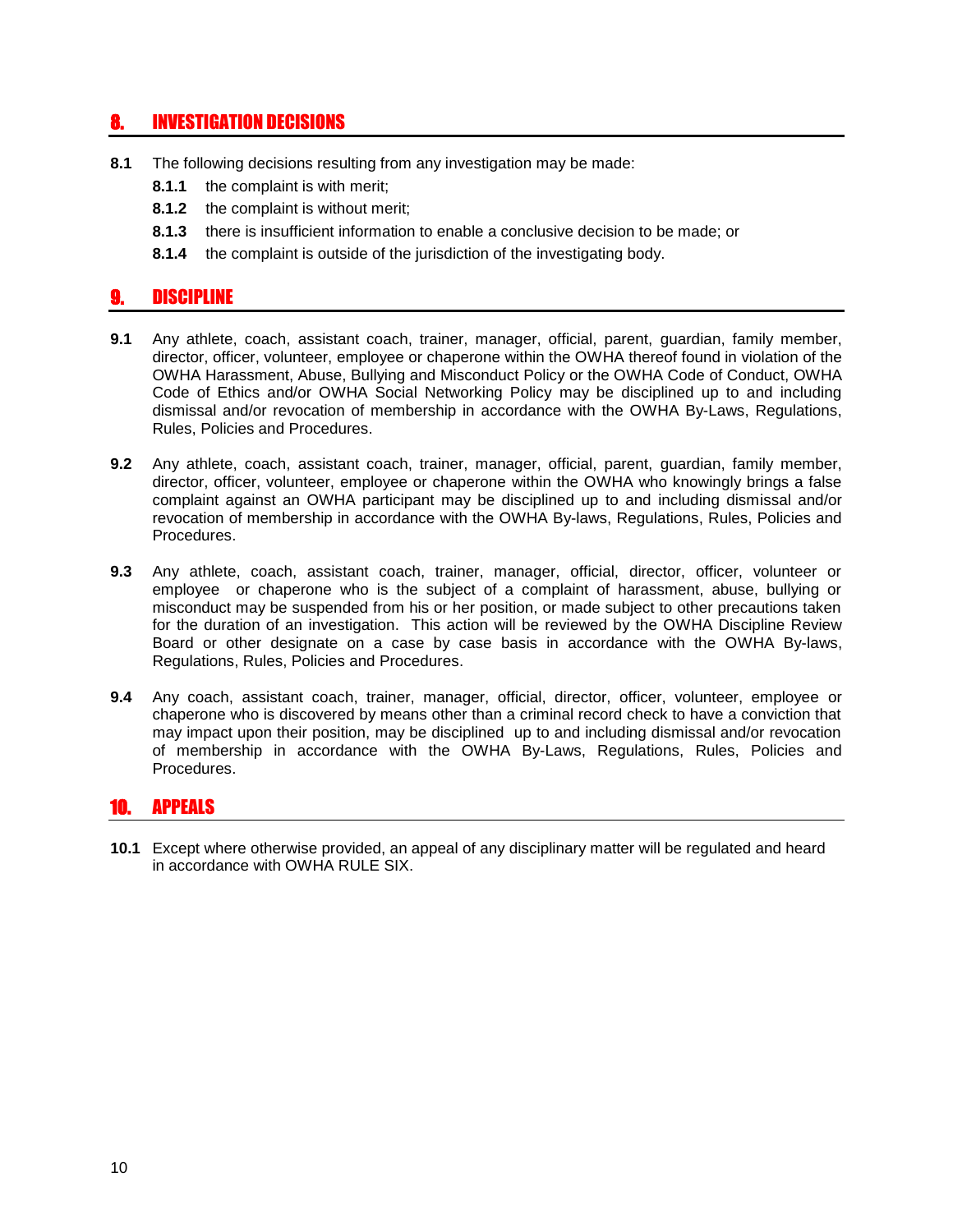# **APPENDIX A – OWHA Complaint Intake Form**



#### ONTARIO WOMEN'S HOCKEY ASSOCIATION COMPLAINT INTAKE FORM



#### **Please note the following:**

- Complaints of harassment, abuse, bullying or misconduct will not qualify a player for an automatic release.
- Definitions are provided below.
- Substantiated allegations of harassment, abuse, bullying or misconduct will be considered for sanctions ranging in severity from: no further action to expulsion.
- The OWHA cannot guarantee complete confidentiality. The contents of this document may be shared in an effort to resolve this complaint here within. By completing the form, you agree that the OWHA may share some or all of this information in the process of resolving the complaint.
- Complaints will be addressed according to severity, resources and safety for participants.
- Email completed form to support@owha.on.ca

#### **Please complete the following:**

**1. Person making the complaint:**  $\Box$  Player  $\Box$  Parent  $\Box$  Administrator  $\Box$  Official  $\Box$  Other

| <b>First Name</b>       |            | Last Name |             |
|-------------------------|------------|-----------|-------------|
| Address                 |            |           |             |
| City/Town               | Province   |           | Postal Code |
| <b>Telephone Number</b> | Fax Number |           | Email       |

#### **2. Person on whose behalf the complaint is made:** (to be completed if different from above)

| First Name                      | Last Name |
|---------------------------------|-----------|
| Birth Date (day / month / year) |           |

#### **3. Name of person(s) against whom you are complaining:**

| First Name        | Last Name                |
|-------------------|--------------------------|
| <b>Title/Role</b> | Name of Association/Team |
| <b>First Name</b> | Last Name                |
| Title/Role        | Name of Association/Team |

**4. When did the last incident occur? (date):**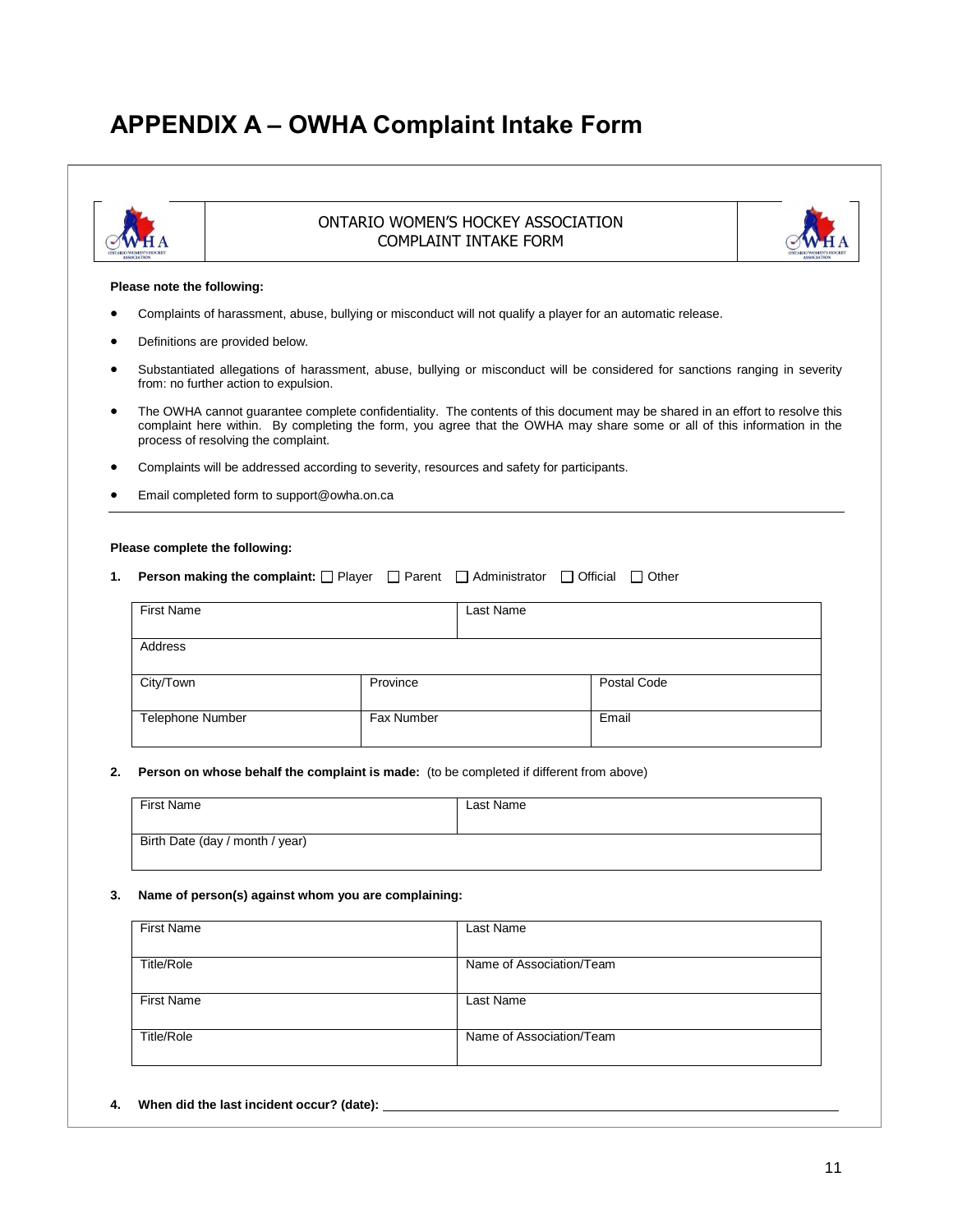#### **5. Please check the ground(s) that best describes your complaint:**

#### A.  $\Box$  Harassment (refer to Appendix A)

#### Type of behaviour:

| :onduct | tures<br> | mments |
|---------|-----------|--------|
|         |           |        |

| $\Box$ Race              |                                  | $\Box$ Ethnicity     | $\Box$ Disability          | $\Box$ Colour   |
|--------------------------|----------------------------------|----------------------|----------------------------|-----------------|
| $\Box$ Religion          |                                  | $\Box$ Age           | □ Sexual orientation       | $\Box$ Sex      |
| $\Box$ Marital status    |                                  | $\Box$ Family status | $\Box$ Pardoned conviction |                 |
| В.                       | Abuse (refer to Appendix A)      |                      |                            |                 |
| Type of behaviour:       |                                  |                      |                            |                 |
| $\Box$ Physical          |                                  | $\Box$ Emotional     | $\Box$ Sexual              | $\Box$ Neglect  |
| C.<br>Type of behaviour: | □ Bullying (refer to Appendix A) |                      |                            |                 |
| $\Box$ Physical          |                                  | $\Box$ Verbal        | $\Box$ Relational          | $\Box$ Reactive |
|                          |                                  |                      |                            |                 |
|                          | Hazing (refer to Appendix A)     |                      |                            |                 |
| D.<br>Е.                 | Misconduct (refer to Appendix A) |                      |                            |                 |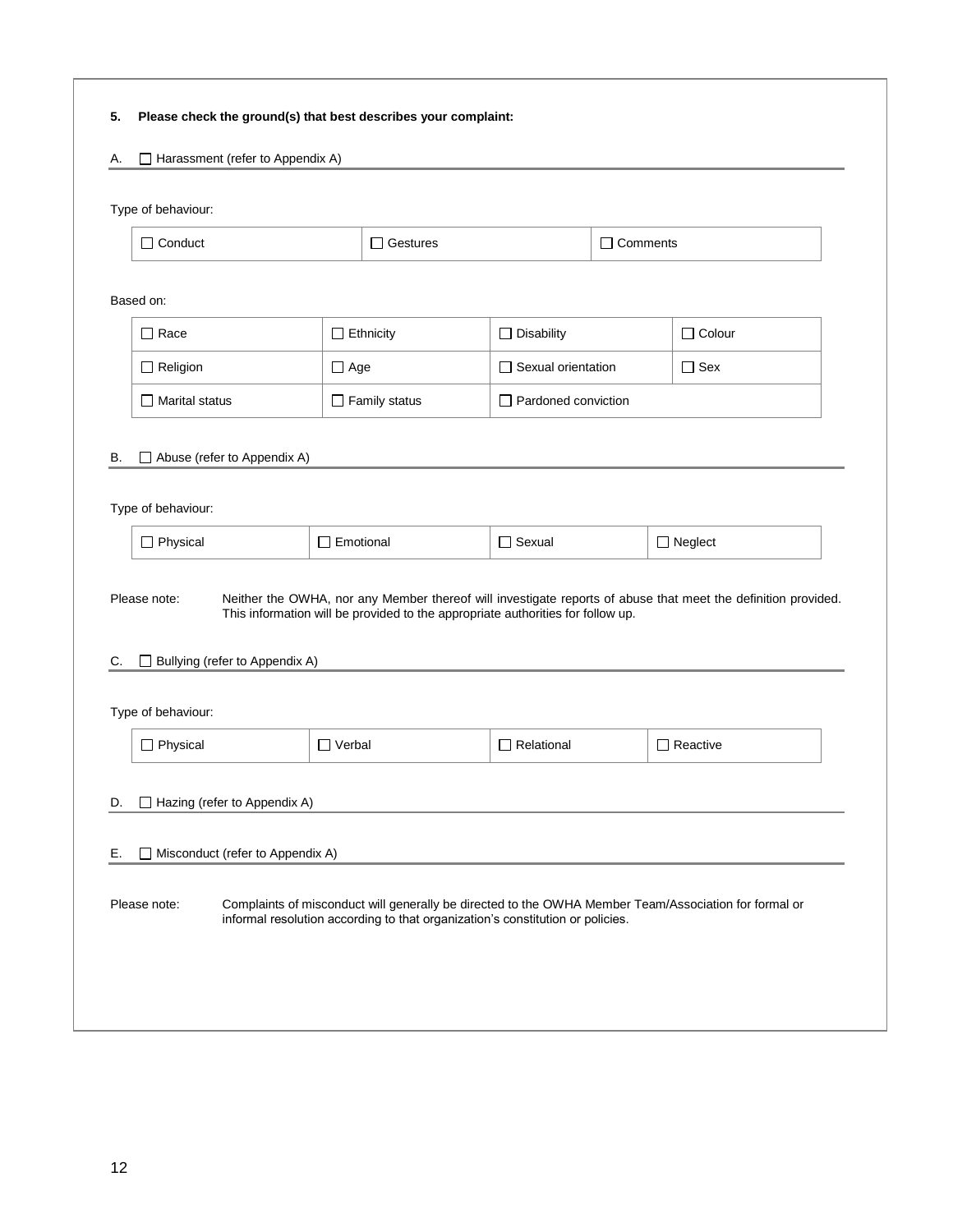| 6. Particulars: Provide a summary of the incidents you are complaining about. Your summary must answer the following |
|----------------------------------------------------------------------------------------------------------------------|
| questions. Section 6 is to be no longer than 2 pages. You may attach any additional documents as necessary.          |

- 1. Date incident(s) happened
- 2. Where did the incident(s) happen?
- 3. Who was involved (Name and title/role)?
- 4. What happened?
- 5. How were you treated differently from others (if at all)?
- 6. How do the incident(s) relate to the ground(s) you selected?
- 7. Remedy/Resolutions you are seeking

Day/Month/Year Signature of Complainant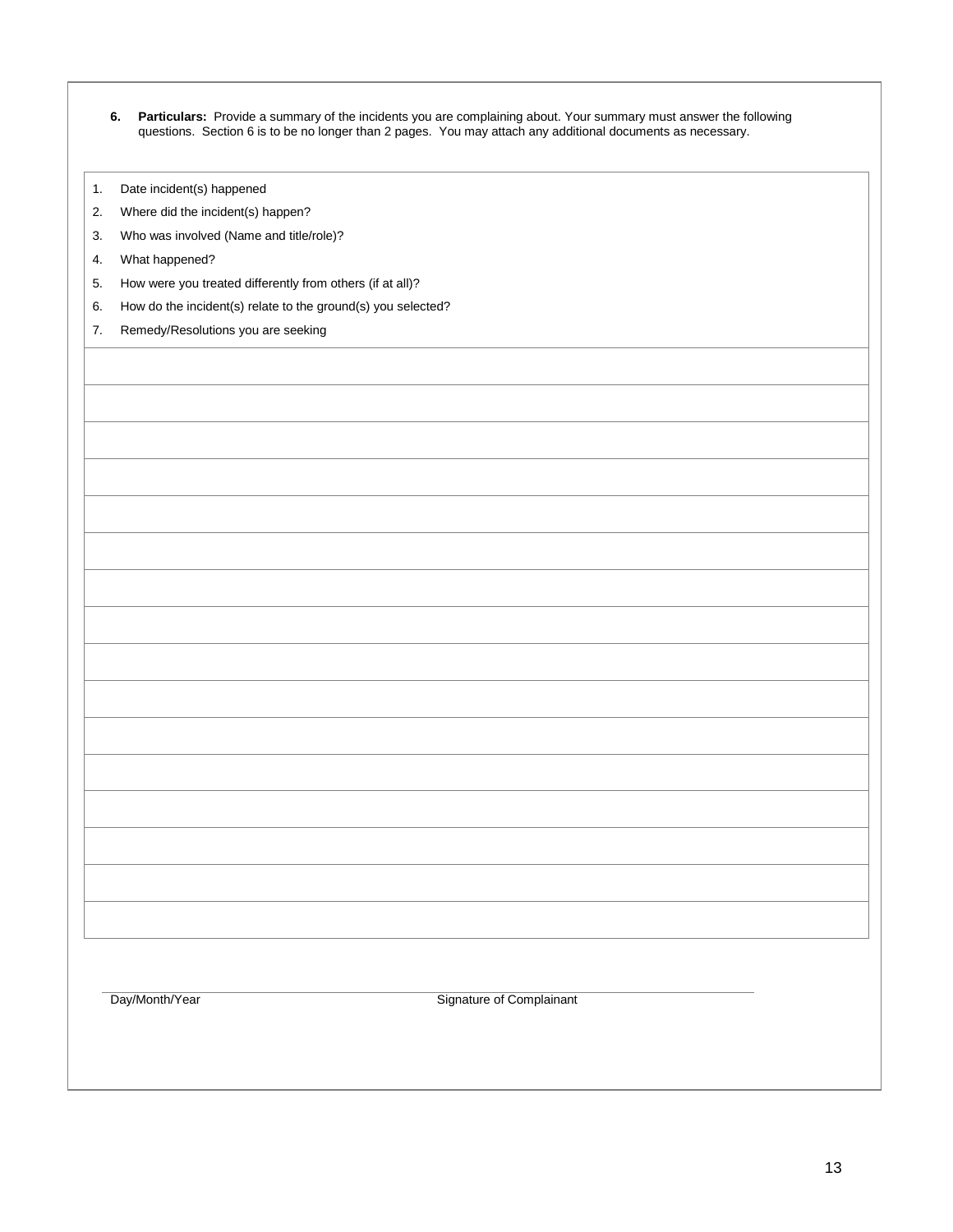| (6. Continued) |                          |  |
|----------------|--------------------------|--|
|                |                          |  |
|                |                          |  |
|                |                          |  |
|                |                          |  |
|                |                          |  |
|                |                          |  |
|                |                          |  |
|                |                          |  |
|                |                          |  |
|                |                          |  |
|                |                          |  |
|                |                          |  |
|                |                          |  |
|                |                          |  |
|                |                          |  |
|                |                          |  |
|                |                          |  |
|                |                          |  |
|                |                          |  |
|                |                          |  |
|                |                          |  |
| Day/Month/Year | Signature of Complainant |  |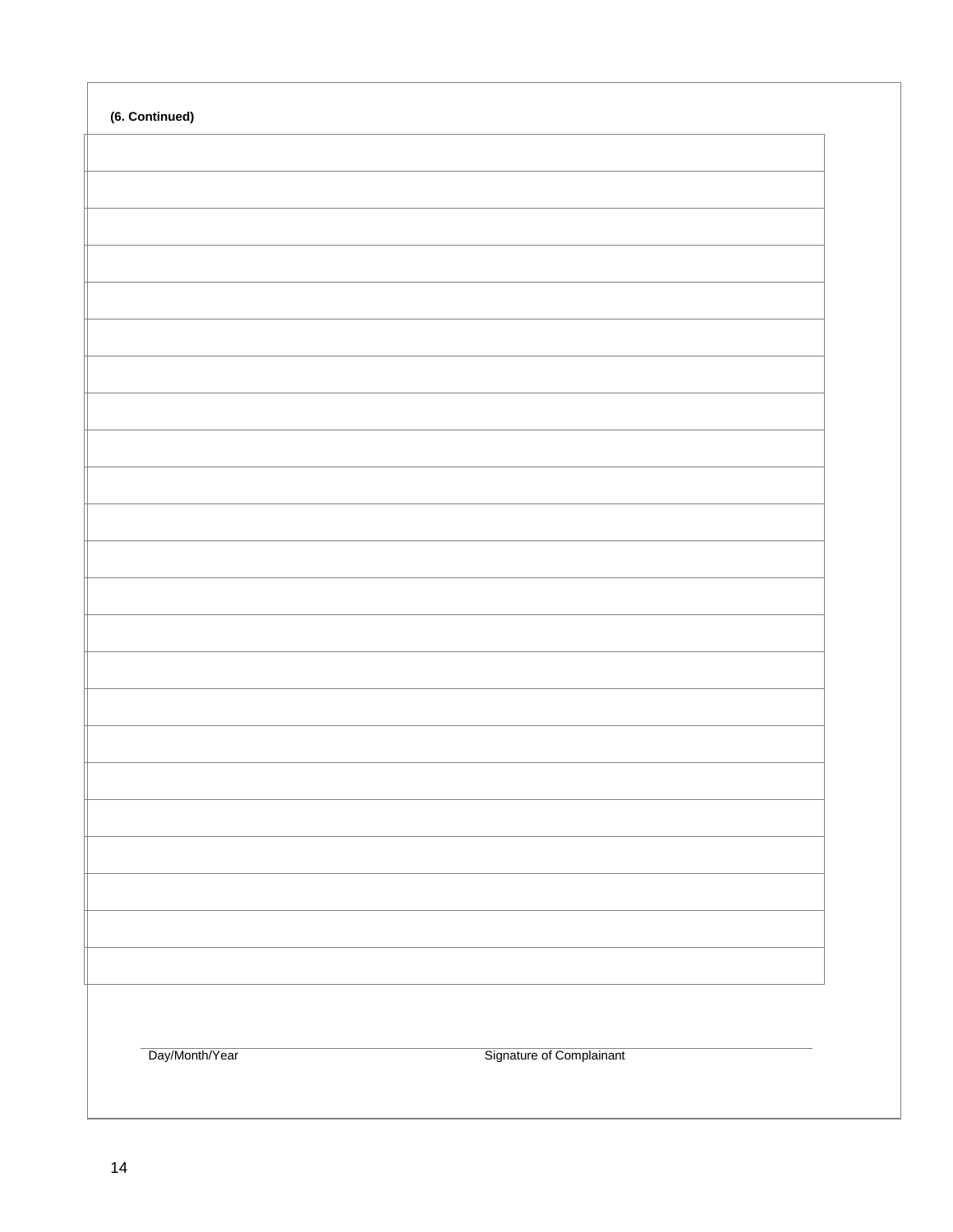## **DEFINITIONS**

The following abbreviated definitions will be used to determine the grounds on which the complaint is made and the process to address it. For the complete definitions please see Section 4 of the OWHA Harassment, Abuse, Bullying and Misconduct Policy.

#### **Misconduct**

Misconduct refers to the behaviour or a pattern of behaviour that is found, by a formal (for example an independent investigation) or informal process (i.e. for example an internal fact finding), to be contrary to the OWHA Code of Conduct and that is not harassment, abuse or bullying.

#### **Bullying**

Bullying describes behaviours that are similar to harassment, but occur between children that are not addressed under human rights laws. Bullying is intentionally hurting someone in order to insult, humiliate, degrade or exclude him or her. Bullying can be broken down into six categories: Physical, Verbal, Relational, Reactive, Discriminatory and Cyber.

#### **Harassment**

Harassment is defined as conduct, gestures or comments which are insulting, intimidating, humiliating, hurtful, malicious, degrading or otherwise offensive to an individual or group of individuals which create a hostile or intimidating environment for work or sports activities, or which negatively affect performance or work conditions. **Any of the different forms of harassment must be based on a prohibited ground of discrimination in Human Rights Legislation, including race, ethnicity, colour, religion, age, sex, marital status, family status, disability, pardoned conviction and sexual orientation..**

#### **Hazing**

Hazing is an initiation practice that may humiliate, demean, degrade or disgrace a person regardless of location or consent of the participant(s).

#### **Abuse**

Child abuse is any form of physical, emotional and/or sexual mistreatment or lack of care, which causes physical injury or emotional damage to a child. A common characteristic of all forms of abuse against children is an abuse of power or authority and/or breach of trust.

Abuse is an issue of child protection. Protection refers to provincial, territorial or Aboriginal band-appointed child protective services. A child may be need of protection from harm if abuse or neglect is suspected. Information about one's legal duty to report and circumstances under which reporting must occur according to child protection legislation is available at www.hockeycanada.ca.

#### **Emotional Abuse**

Emotional abuse is a chronic attack on a child's self-esteem; it is psychologically destructive behaviour by a person in a position of power, authority or trust. It can take the form of name-calling, threatening, ridiculing, berating, intimidating, isolating, hazing or ignoring the child's needs.

#### **Physical Abuse**

Physical abuse is when a person in a position of power or trust purposefully injures or threatens to injure a child. This may take the form of slapping, hitting, shaking, kicking, pulling hair or ears, throwing, shoving, grabbing, hazing or excessive exercise as a form of punishment.

#### **Neglect**

A general definition of neglect is the chronic inattention to the basic necessities of life such as clothing, shelter, nutritious diets, education, good hygiene, supervision, medical and dental care, adequate rest, safe environment, moral guidance and discipline, exercise and fresh air. Neglect may apply in a hockey setting where there is a chronic inattention in the hockey context, for example when a player is made to play with injuries.

#### **Sexual Abuse**

Sexual abuse is when a child is used by a child or youth with more power or an adult for his or her own sexual stimulation or gratification. There are two categories of sexual abuse: contact and non-contact.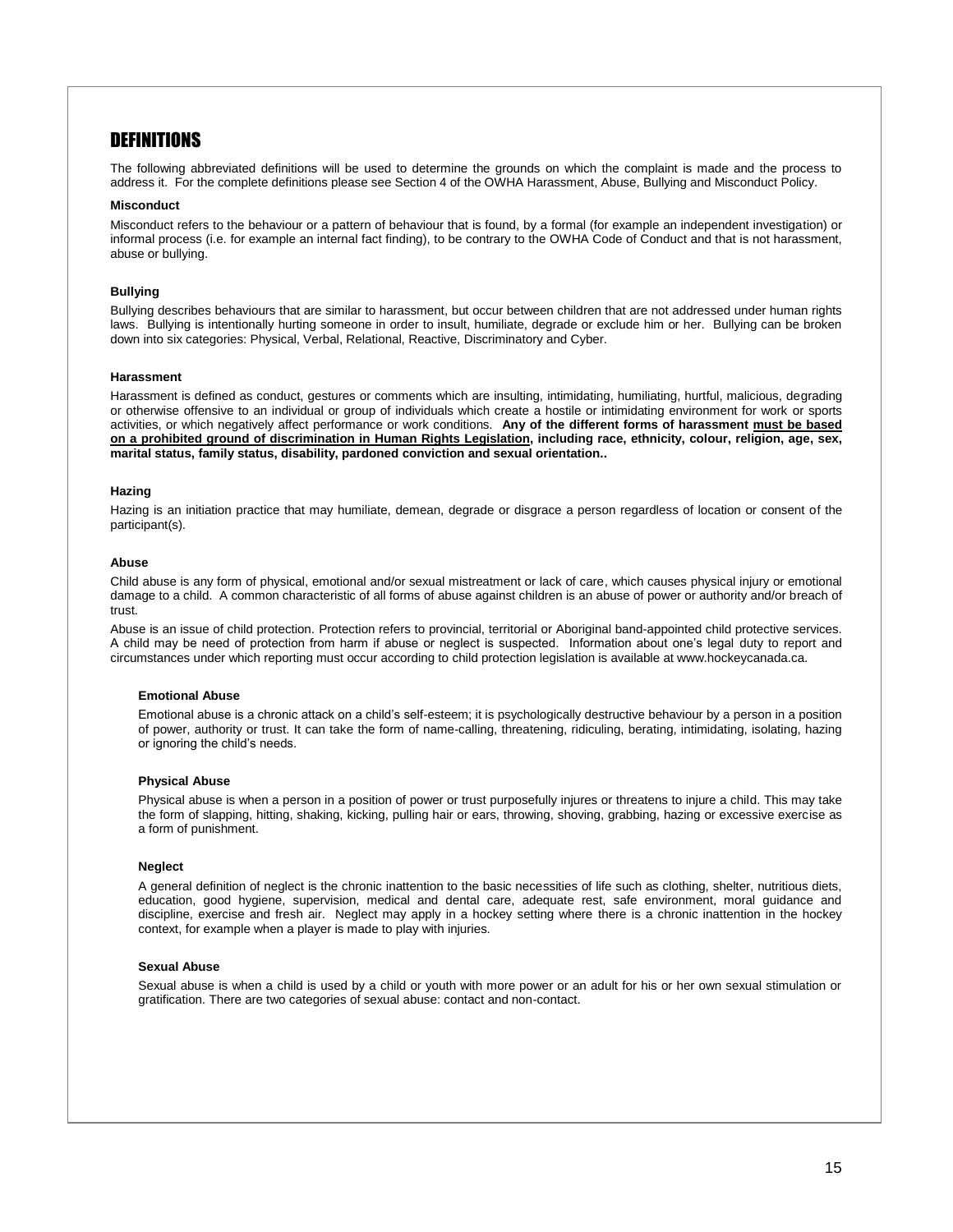

APPENDIX B

# **ONTARIO WOMEN'S HOCKEY ASSOCIATION Code of Conduct**

This Code of Conduct identifies the standard of behaviour which is expected of all Ontario Women's Hockey Association (OWHA) Members, including athletes, coaches, parents, directors, volunteers, staff, chaperones and others.

OWHA Teams, Associations, Programmes and Leagues are committed to providing a sport environment in which all individuals are treated with respect. Members of the OWHA shall conduct themselves at all times in a fair and responsible manner. Members shall refrain from comments or behaviours which are disrespectful, offensive, abusive, racist or sexist. In particular, behaviour which constitutes harassment, abuse, bullying or cyber-bullying will not be tolerated by the OWHA.

During the course of all OWHA activities and events, members shall avoid behaviour which brings OWHA members or the sport of hockey into disrepute, including but not limited to abusive use of alcohol and non-medical use of drugs.

Members shall not use unlawful or unauthorized drugs/narcotics or performance enhancing drugs or methods.

Members of the OWHA shall not engage in activity or behaviour which endangers the safety of others.

OWHA members shall at all times adhere to the OWHA Team, Association, Programme and League operational policies and procedures, to rules governing the OWHA events and activities and to rules governing any competition in which the member participates on behalf of the OWHA.

*Failure to comply with this Code of Conduct may result in disciplinary action, suspension or release from membership. Such action may result in the member losing the privileges that come with membership in the OWHA, including the opportunity to participate in OWHA activities.*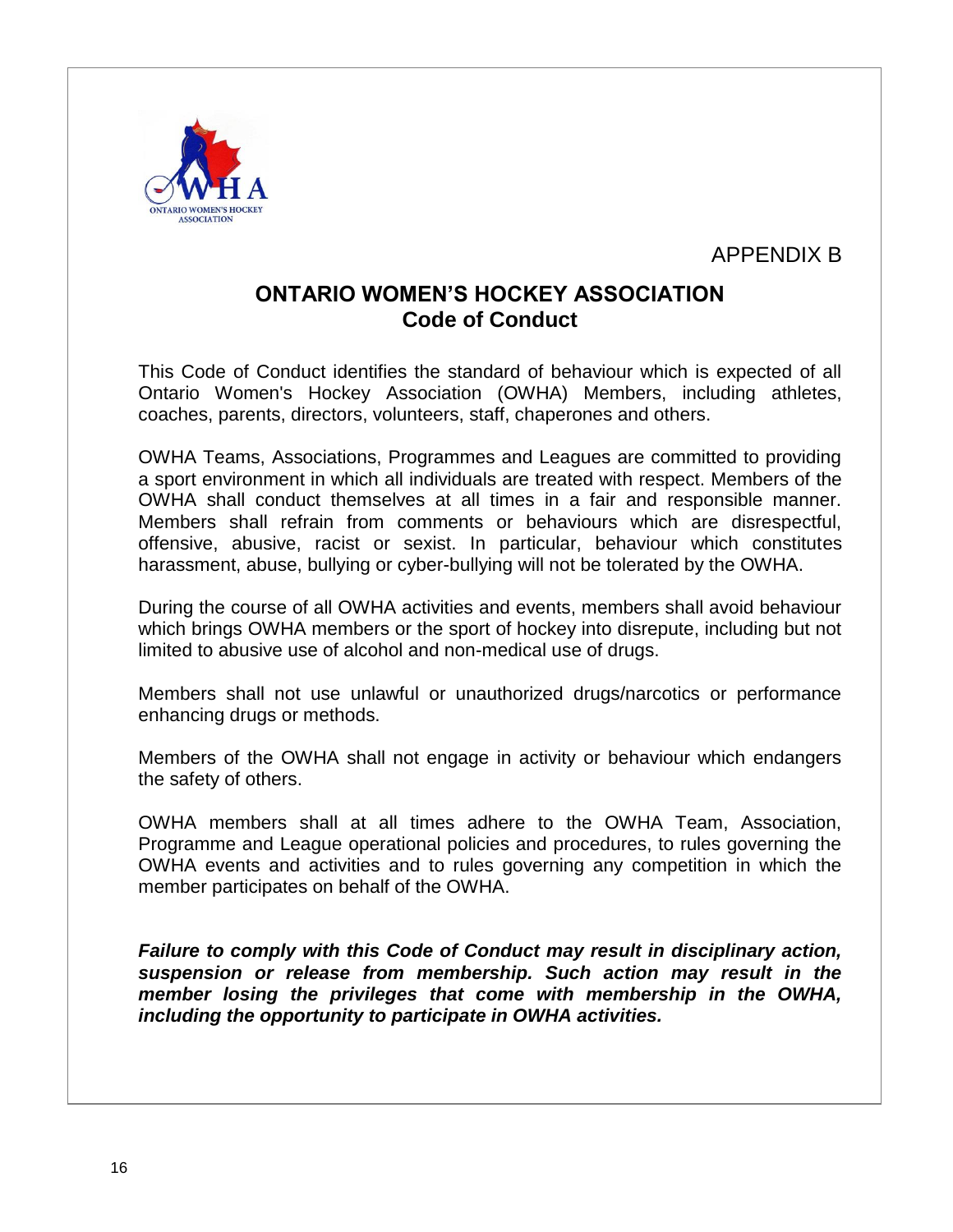# **OWHA CODE OF ETHICS**

As a representative of female hockey, I support the Values, Mission and Code of Conduct of the Ontario Women's Hockey Association. It is an honour to work with others who share the desire to contribute to the positive growth and development of female hockey. I am pleased to support this document, thereby demonstrating my support for the high standards required by the volunteer role models for the players.

My commitment as a volunteer is to:

- $\triangleright$  recognize that positive communication is key to the success of the OWHA
- $\blacktriangleright$  accept responsibility
- $\triangleright$  contribute to the best of my ability
- $\blacktriangleright$  look at the big picture supporting the advancement of female hockey throughout the entire Province of Ontario
- consider the "needs" and "desires" of every single player
- $\triangleright$  state my thoughts honestly and through proper channels
- $\blacktriangleright$  refrain from participation on web site forums
- $\blacktriangleright$  listen to other points of view with an open mind
- approach problems constructively, with a determined effort for a fair solution
- $\triangleright$  sincerely support majority decisions once they are made
- speak in a positive manner about the OWHA, its members, organizations and individuals involved and about female hockey in general
- $\triangleright$  deal with concerns internally and constructively
- speak positively about peers if there are concerns, talk to the individual(s) concerned, not to others
- $\triangleright$  graciously share the credit when things go right
- $\blacktriangleright$  remain humble
- $\triangleright$  share the blame and work towards a solution when things go wrong
- $\triangleright$  do my own job and support others who are doing their work
- > always speak positively about female hockey
- declare a conflict of interest in appropriate cases, stepping aside from decisions
- $\blacktriangleright$  refrain from swearing
- $\blacktriangleright$  avoid public confrontations
- wear neutral or OWHA clothing when representing the OWHA
- refrain from cheering for a team when wearing OWHA clothing
- refrain from wearing OWHA identification/clothing when representing a team, league or association
- agree to screening as per the OWHA/Hockey Canada Harassment and Abuse Policies and Procedures
- $\blacktriangleright$  take time to enjoy the game, and, most importantly, the people in the game

# **Failure to comply with this Code of Ethics is considered to be a violation of the OWHA Code of Conduct.**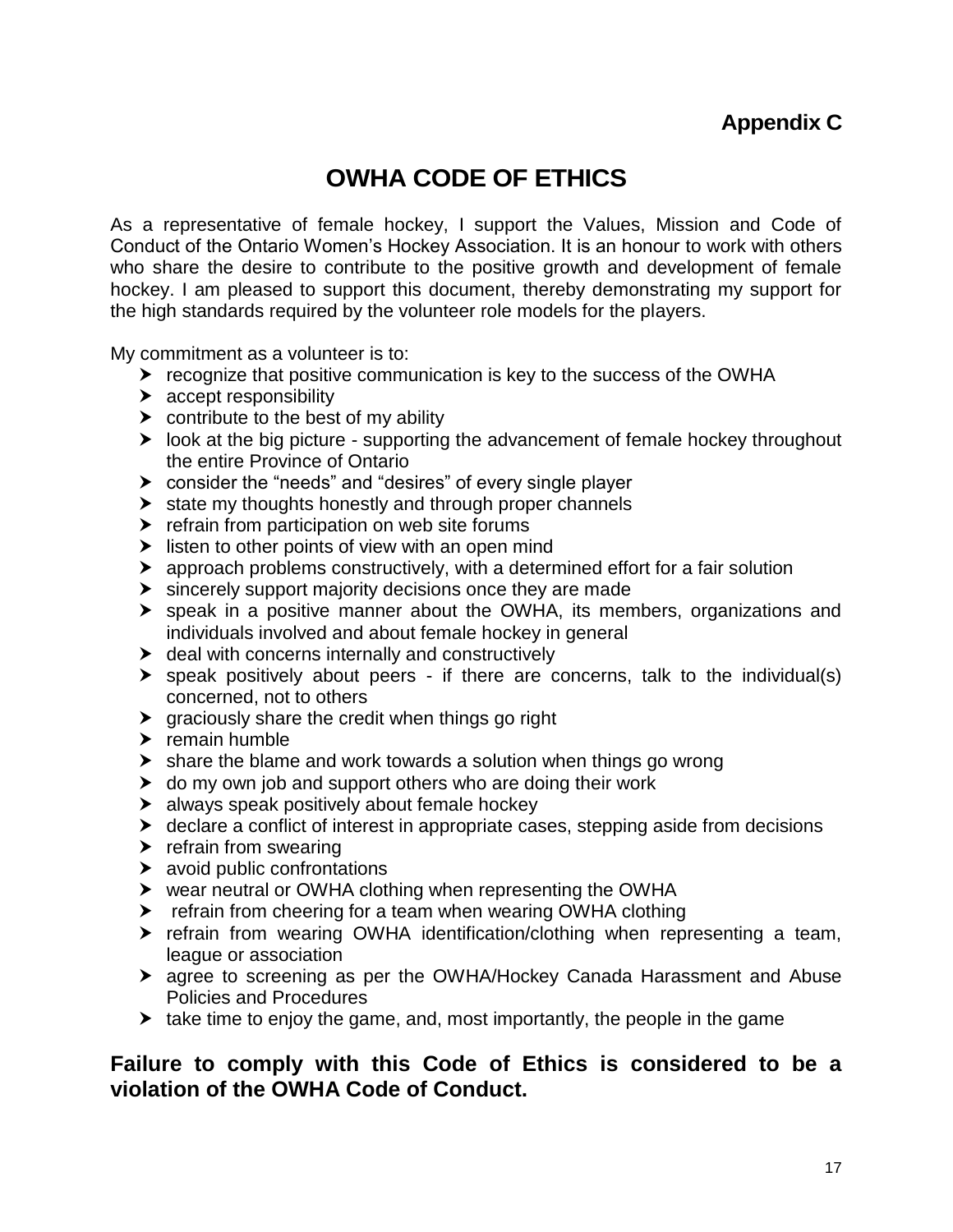

**Appendix D**

# **OWHA SOCIAL NETWORKING POLICY**

SOCIAL NETWORKING is defined as communicating through on-line communities of people such as, but not limited to, Facebook, Twitter, You Tube, blogging, etc.

The Ontario Women's Hockey Association understands the importance of SOCIAL NETWORKING, however, it also allows for inappropriate unsupervised conduct which may be detrimental to the welfare of the OWHA, and the future of OWHA players.

The OWHA holds the entire OWHA community, including Executive Members, Managers, Coaches, Trainers, Players, Scouts, Support Staff, on/off-ice Officials and others who participate in SOCIAL NETWORKING to the same standards as it would with all forms of media, including television, radio and print.

Inappropriate behaviour over SOCIAL NETWORKING media will not be tolerated and may result in disciplinary action being taken by the OWHA.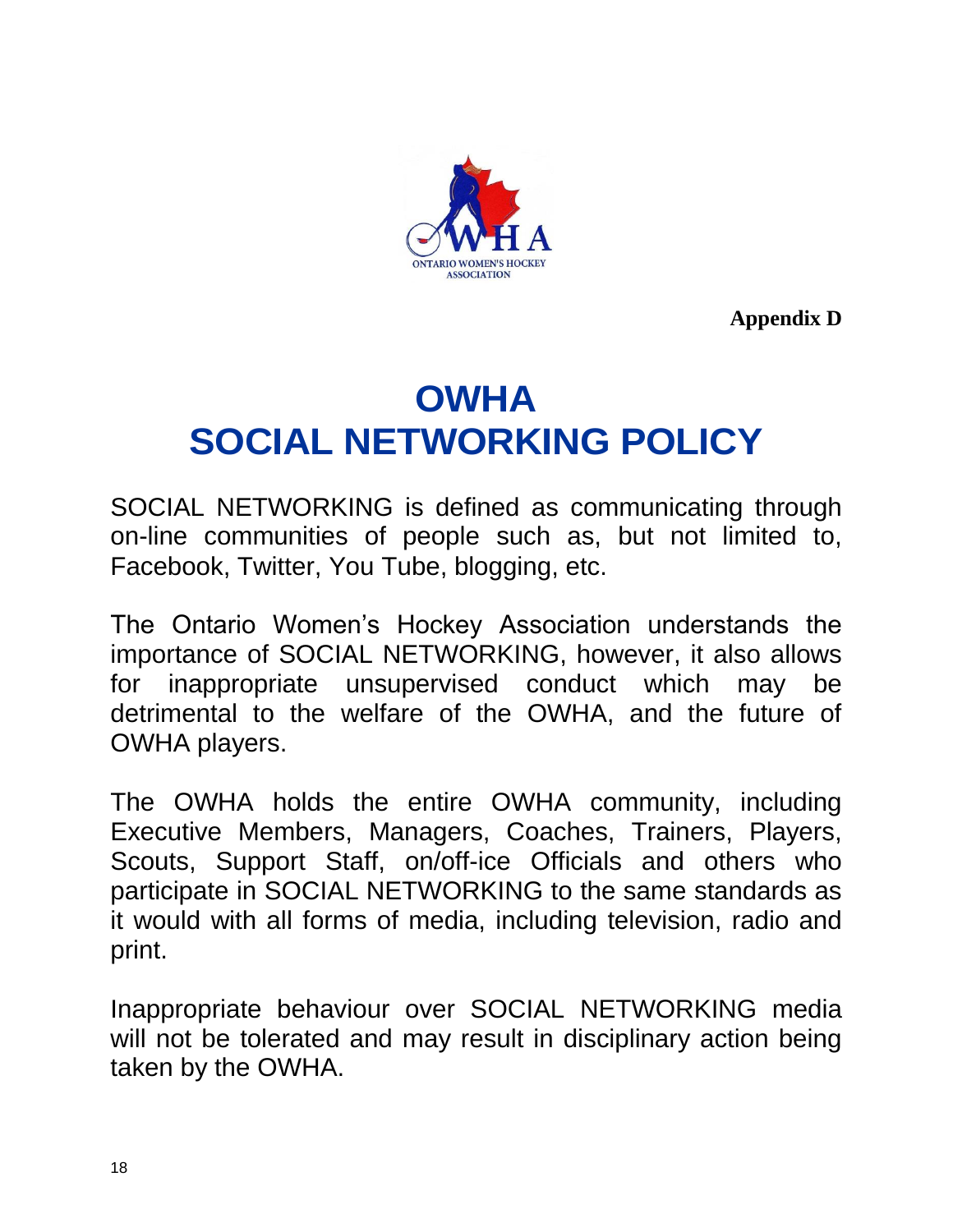

**Appendix F**

# **OWHA VALUES**

# *FAIR PLAY FUN EXCELLENCE GOOD CITIZENSHIP INTEGRITY & HONESTY*

# *EQUITY*